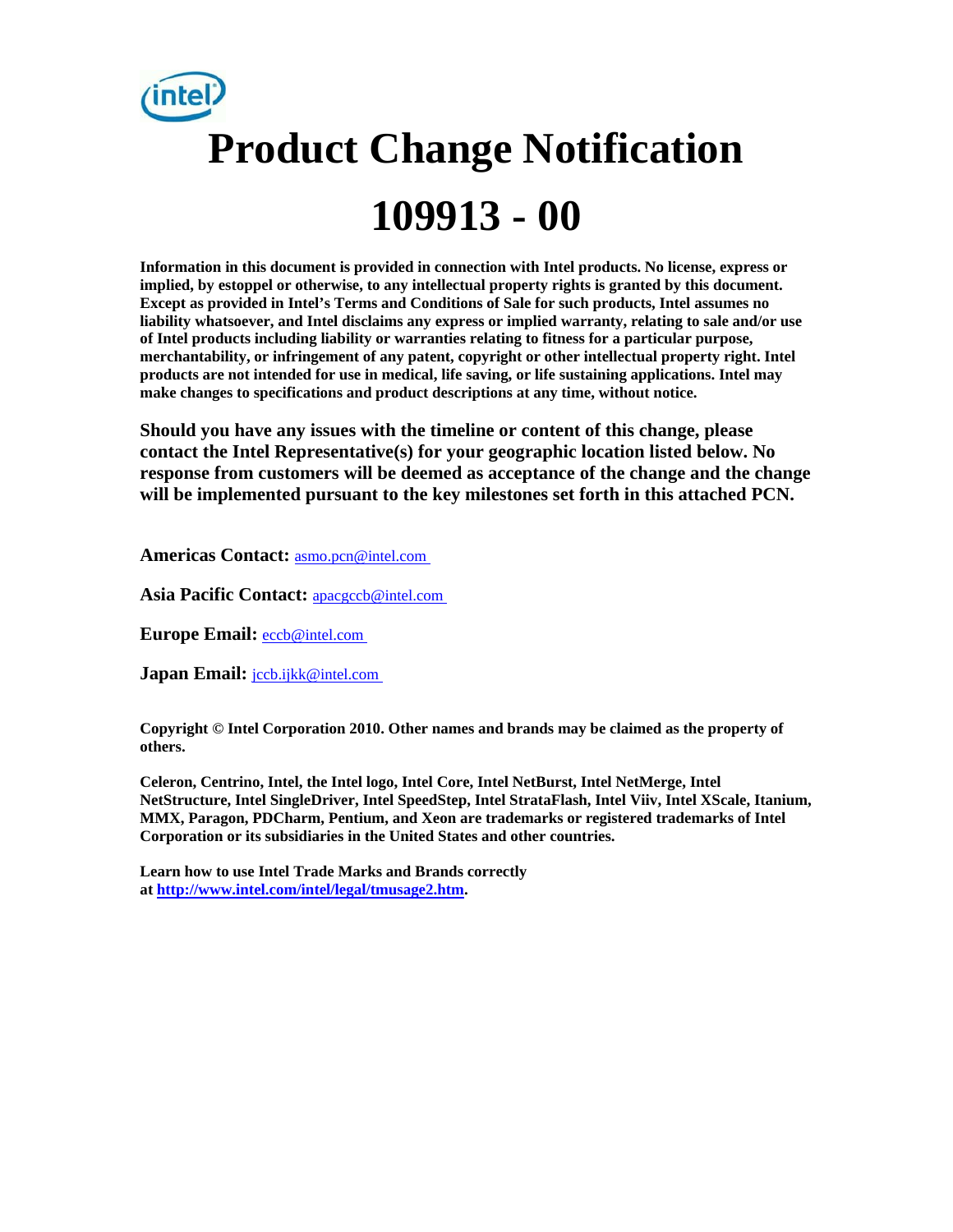## intel) **Product Change Notification**

| <b>Change Notification #:</b> | $109913 - 00$                                    |
|-------------------------------|--------------------------------------------------|
| <b>Change Title:</b>          | Intel(R) Server Chassis SC5299 and SC5650,       |
|                               | PCN 109913-00, Documentation, Update             |
|                               | <b>Attention Document and Quick Start User's</b> |
|                               | Guide                                            |
| <b>Date of Publication:</b>   | <b>March 29, 2010</b>                            |

#### **Key Characteristics of the Change:**

**Documentation** 

#### **Forecasted Key Milestones:**

| Date Customer Must be Ready to Receive Post-Conversion Material: | May 14, 2010 |  |
|------------------------------------------------------------------|--------------|--|
|------------------------------------------------------------------|--------------|--|

#### **Description of Change to the Customer:**

Intel(R) Server Chassis SC5299 series: update attention document from D37597-005 to D37597-006

Intel(R) Server Chassis SC5650UP: update attention document from E39541-005 to E39541-007

Intel(R) Server Chassis SC5650DP/BRP/WS: update attention document from E39541-005 to E39541-007 and Quick Start User's Guide from E39540-003 to E39540-004

#### **Customer Impact of Change and Recommended Action:**

Intel does not foresee any adverse customer impact from these changes.

#### **Products Affected / Intel Ordering Codes:**

| <b>Pre Change</b>   | <b>Pre Change</b> | <b>Pre Change</b>       | <b>Post Change</b> | <b>Post Change</b>      |
|---------------------|-------------------|-------------------------|--------------------|-------------------------|
| <b>Product Code</b> | MM#               | TA                      | MM#                | TA                      |
| <b>SC5299BRP</b>    | 877864            | D46870-013              | 877864             | D <sub>46870</sub> -014 |
| <b>SC5299WS</b>     | 877873            | D <sub>46865</sub> -009 | 877873             | D <sub>46865</sub> -010 |
| <b>SC5299DP</b>     | 877875            | D <sub>46866</sub> -013 | 877875             | D46866-014              |
| <b>SC5299UP</b>     | 892757            | D98044-005              | 892757             | D98044-006              |
| <b>SC5650DP</b>     | 900338            | E33519-004              | 900338             | E33519-005              |
| <b>SC5650WS</b>     | 900339            | E33527-005              | 900339             | E33527-006              |
| SC5650BRP           | 900340            | E33520-005              | 900340             | E33520-006              |
| <b>SC5650UP</b>     | 902737            | E65542-004              | 902737             | E65542-005              |
| SC5299WSNA          | 880891            | D <sub>46865</sub> -009 | 880891             | D <sub>46865</sub> -010 |
| SC5299DPNA          | 880985            | D <sub>46866</sub> -013 | 880985             | D46866-014              |
| SC5299BRPNA         | 881190            | D <sub>46870</sub> -013 | 881190             | D <sub>46870-014</sub>  |
| SC5299UPNA          | 893064            | D98044-005              | 893064             | D98044-006              |